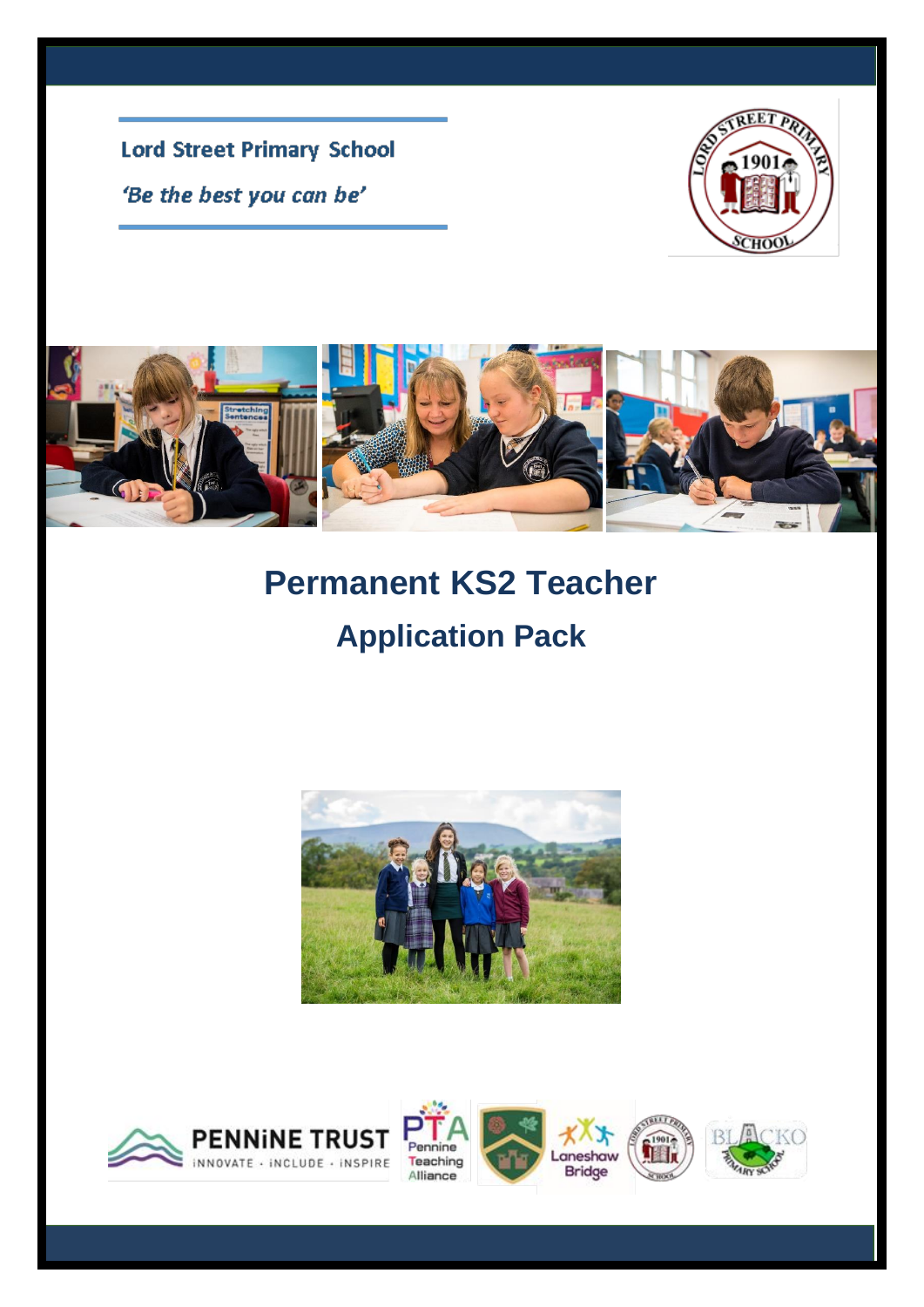## **Contents**

**Introduction to Lord Street The Pennine Trust Safeguarding Statement Welcome Letter Advert Job Description Person Specification How to Apply**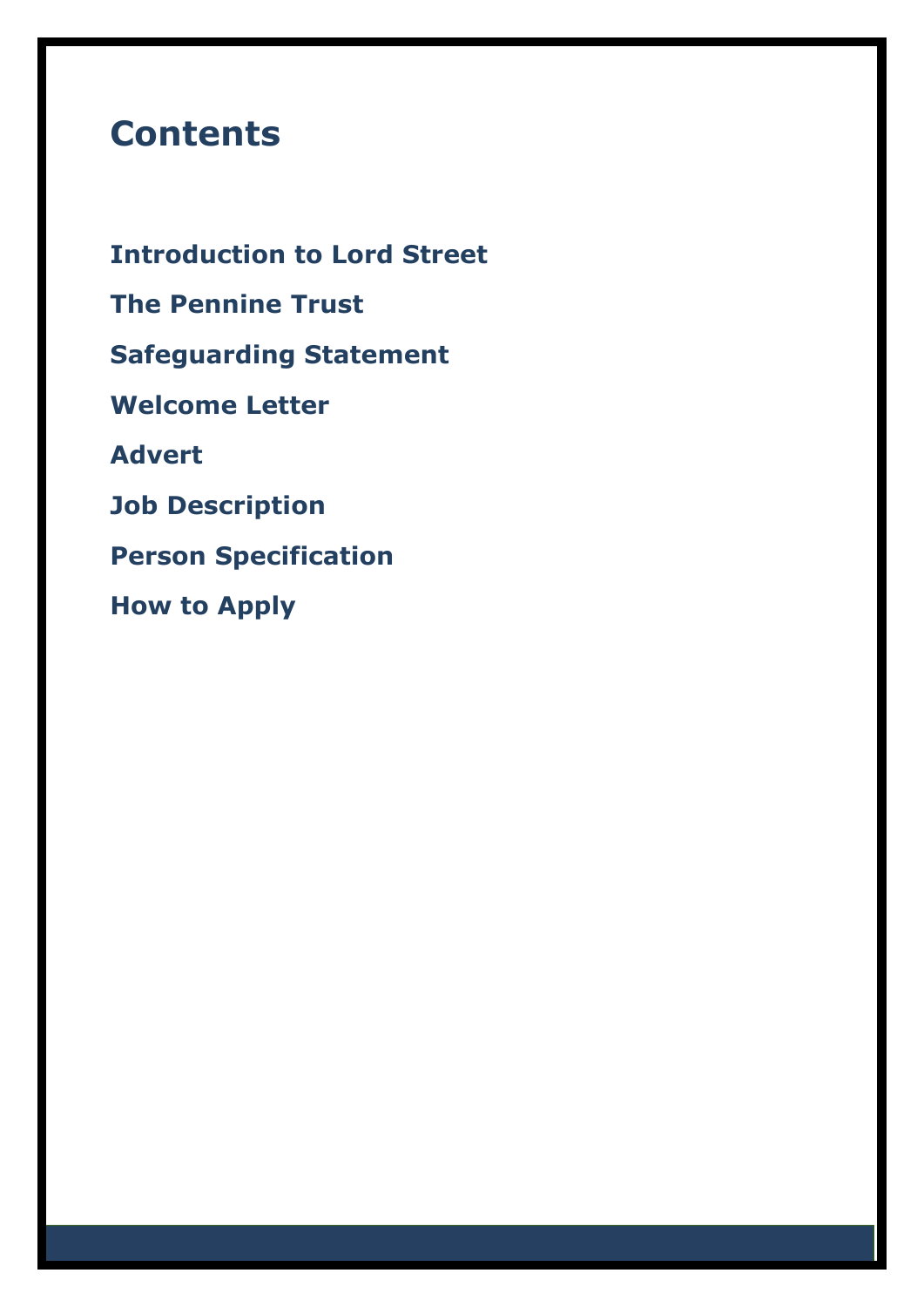### **Introduction to Lord Street**

Our school has proudly served the families of Colne for nearly 120 years since it opened as a 'board school' at the end of Queen Victoria's reign. We have grown significantly since then and now have about four hundred children taught in two classes in each age group.

The school motto is to, 'be the best you can be' and that is the feel you get from our children and staff when you visit. Our ethos is strong, and we place great emphasis on the care and guidance our children receive to enable them to be good learners. The school is a happy, caring and vibrant place.

We offer a broad and balanced curriculum based on the national curriculum but designed to help our children become well rounded, confident and resilient students who love learning. We teach all the areas of the curriculum you would expect but add into that Forest Schools, regular trips and opportunities to join in activities like sailing, judo and our drama club (we performed Midsummer Night's Dream at Burnley Mechanics last year).

We are an outward looking school and this year we are excited to be joining the Pennine Trust with our three partner schools; Blacko and Laneshaw Bridge Primary Schools and Park High School. We look forward to the work we will do together to better support all our pupils.

#### **Pennine Trust**

The PENNiNE Trust is a young, vibrant, cross phase multi academy trust which was jointly established by three primary schools and one secondary school. Our family of schools have an unswerving determination to provide every child in our care with a high quality education, offering the best possible start in life. Innovation, inclusion and inspiration are at the heart of our ethos.

We will **innovate** to ensure provision matches the needs of our pupils, providing a knowledgerich curriculum and enriching experiences which stimulate our pupils and raise aspirations.

We are fully **inclusive**, developing school cultures where no child is ever left behind and where pupils, staff, families and those in the wider community are valued and supported.

We seek to **inspire** all members of our community to realise their full potential and achieve the highest standards, tackling any potential obstacles to progress with tenacity and an indomitable attitude.

Trust leaders adopt an evidence-informed approach to developing all aspects of school provision and are committed to high quality professional development of staff, so that we have an exceptional curriculum and pedagogy in all our schools. We are confident that our shared ethos and collective sense of purpose will lead to exemplary collaboration and sustained improvement.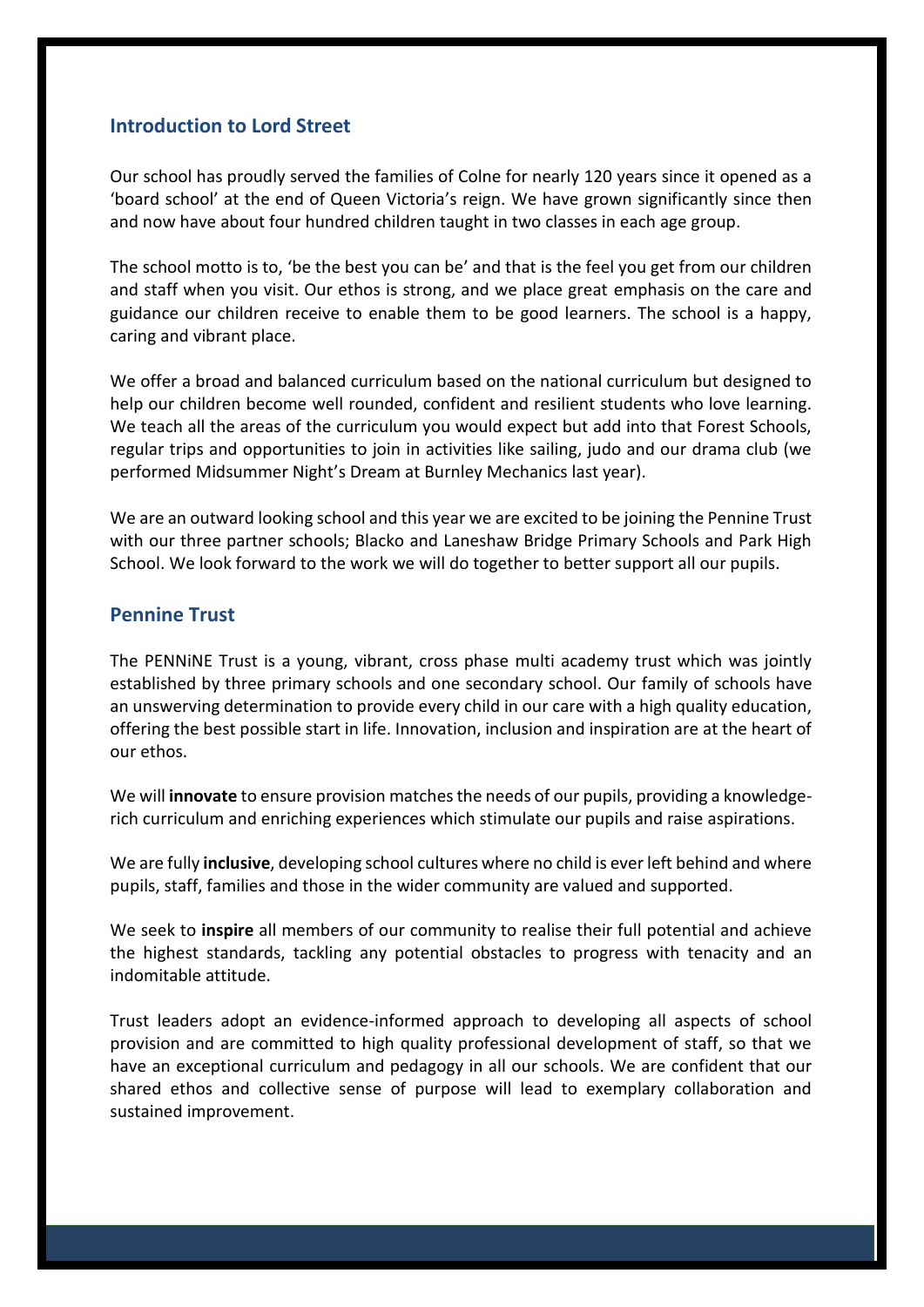## **Safeguarding Statement**

At Lord Street Primary School, the welfare of the child is paramount. This school is committed to safeguarding and promoting the welfare of children and young people and expects all staff and volunteers to share this commitment.

All staff should understand their responsibility to safeguarding and promoting the welfare of children and young people. Staff are responsible for their own actions and behaviour and should avoid any conduct which would lead any reasonable person to question their motivation and intentions. Staff should work and be seen to work, in an open and transparent way.

Attitudes towards promoting and safeguarding the welfare of children and young people will be scrutinised during the selection process for the post that they have applied for. If you are appointed to this post, the information in relation to safeguarding and protecting children and young people will be provided at induction. This practical guidance for safe working practice will provide information about which behaviours constitute safe practice and which behaviours should be avoided.

All post holders are subject to a satisfactory enhanced Disclosure Barring Service disclosure. Our policy and practice are in line with the Department for Education's 'Keeping Children Safe in Education' Guidance 2021.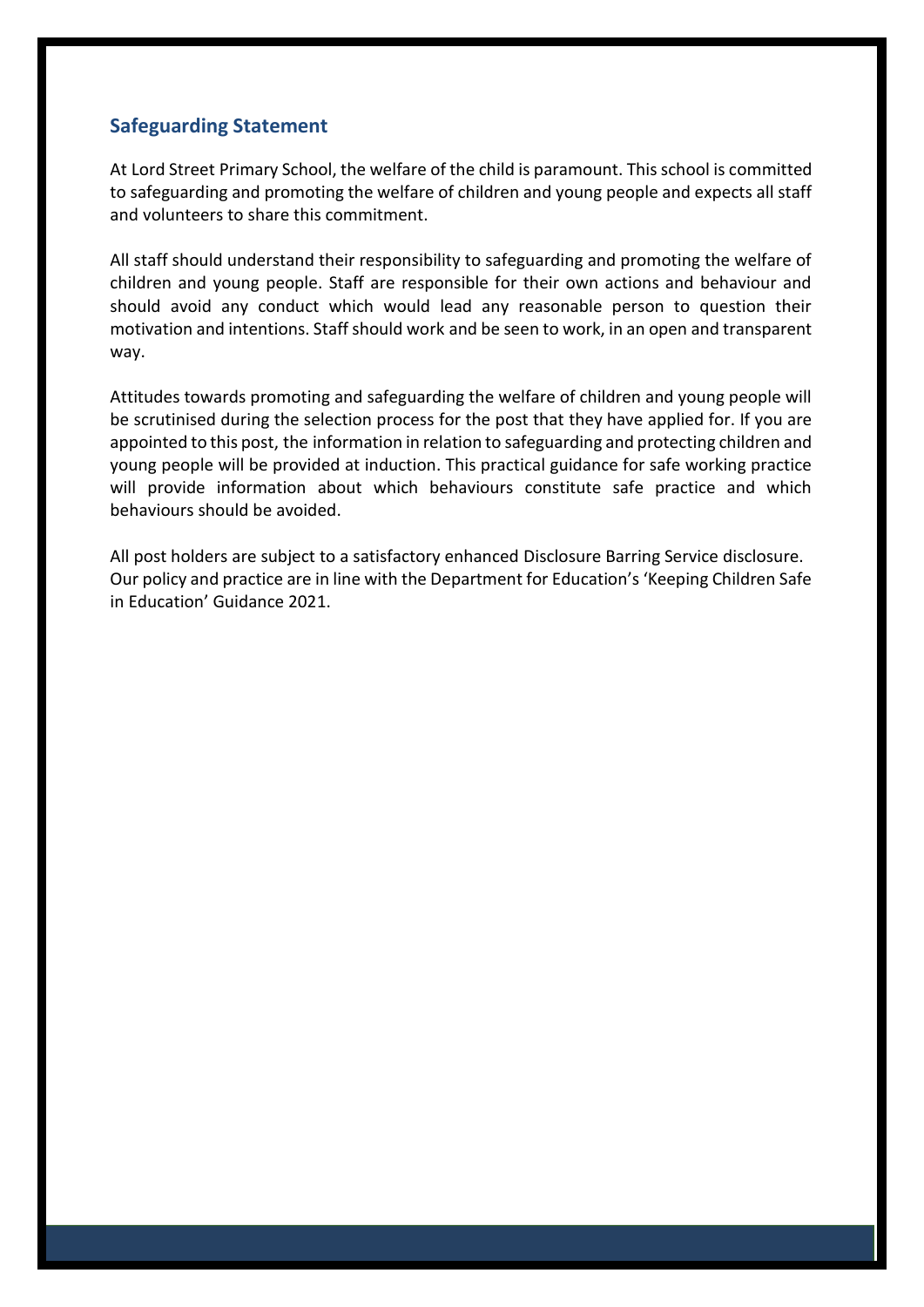## **Welcome Letter**

Dear Applicant

Thank you for your interest in our advertised post.

We are seeking to appoint an experienced KS2 Teacher. You will be part of a dedicated team of staff who are committed to making sure that children make good progress from their starting points. I hope that, after reading the information we have given you, you will decide to apply for the post.

Lord Street is one of the founding members of the Pennine Trust. It is situated in the heart of Colne and has a strong sense of community. The school's family ethos provides a nurturing environment, enabling children of all abilities to flourish. Pupils are proud of their school, enjoy their experiences and their behaviour and attitude to learning are very positive. Staff are dedicated and positive. There is a strong sense of purpose and a commitment to the children, including a desire for continual improvement of provision.

In the most recent Ofsted inspection (2014), Lord Street was graded good in all areas. Having become an academy in 2018, the new school is technically awaiting its first inspection.

In making this appointment, we will have regard to the potential exhibited by candidates as well as to their experience. We are looking for a colleague who will make a positive contribution to the dedicated and committed staff team we are proud of. We want to appoint a dynamic and innovative Teacher who will work alongside our dedicated team to deliver our vision.

We look forward to receiving your application.

Yours faithfully

Mrs H Walsh Headteacher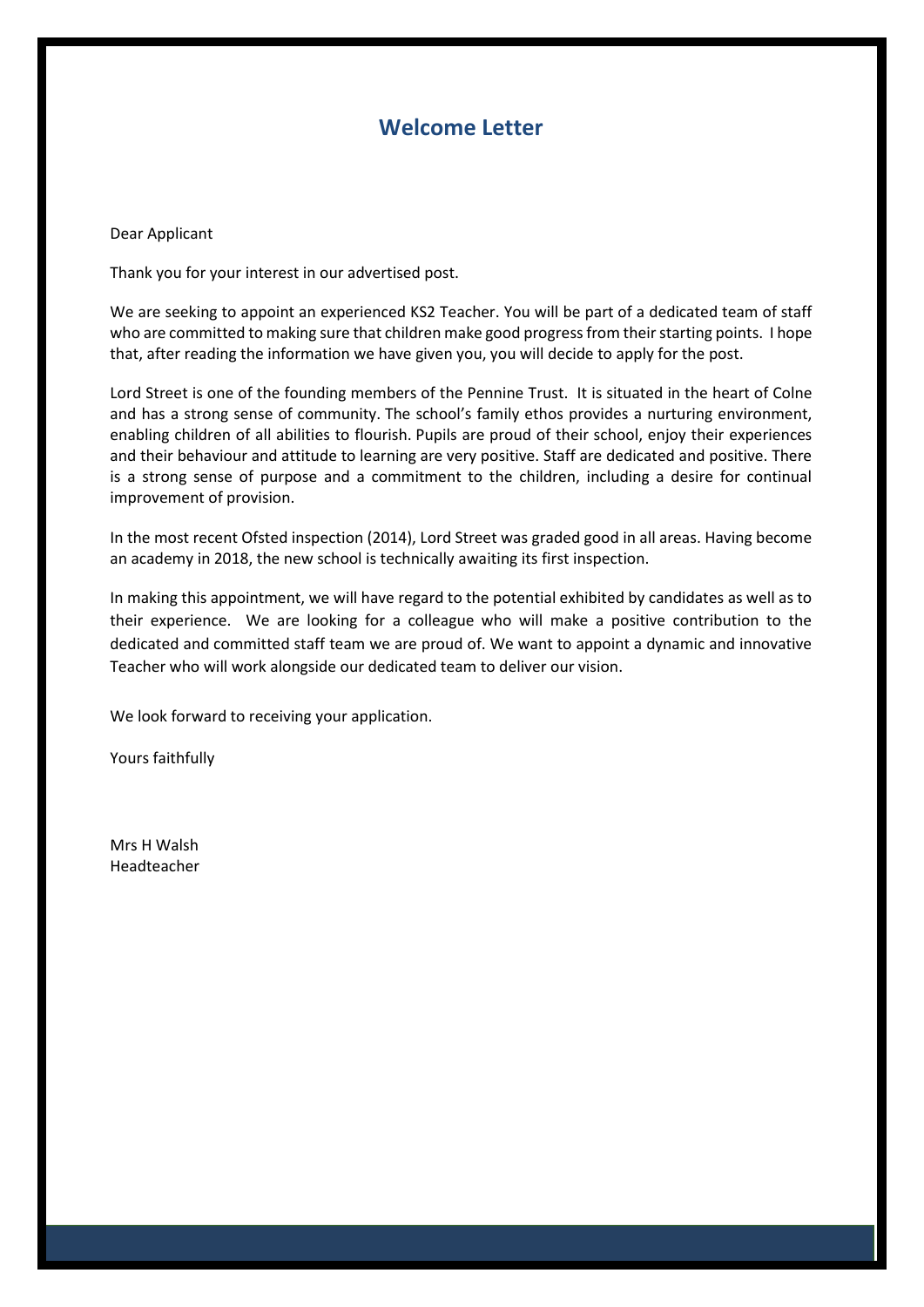## **ADVERT**

#### **Class Teacher**

**Role:** KS2 Teacher **From:** 1 st September 2022 **Pay Range**: MPS **Term:** Permanent

We are seeking to appoint a candidate who has experience in teaching or who is a NQT. The successful candidate will play a key role in ensuring that all our children make good progress and that outcomes are comparable to national expectations.

#### **We are a school committed to:**

- Providing all children with a creative and stimulating learning experience.
- Providing a challenging curriculum and supporting children to exceed their expectations.
- Developing the whole child in a caring and happy environment.

#### **Lord Street Primary School will provide:**

- A good school that provides all children with a creative and stimulating learning experience.
- An ambitious, happy and vibrant place to work with a family of supportive colleagues who are committed to promoting a warm and friendly atmosphere.
- A supportive working culture that focuses on high expectations and the challenging and stretching of all children's learning.
- A supportive senior leadership team that believes in distributive leadership.
- An active school community with supportive parents.
- Excellent professional development opportunities.

#### **We are seeking to appoint a teacher who:**

- Is a qualified, talented and enthusiastic teacher with the opportunity to work within a highly committed teaching team.
- Has a high standard of professionalism with a determination to make an impact in our school.
- Is an exceptional, creative classroom teacher.
- Has the ability to inspire, motivate and support our children.
- Is committed to the highest standards of learning, teaching, planning with knowledge of the National Curriculum and will support the delivery of our Discovery Curriculum.
- Has a genuine love of working with children and is committed to the development of the whole child within an inclusive learning environment.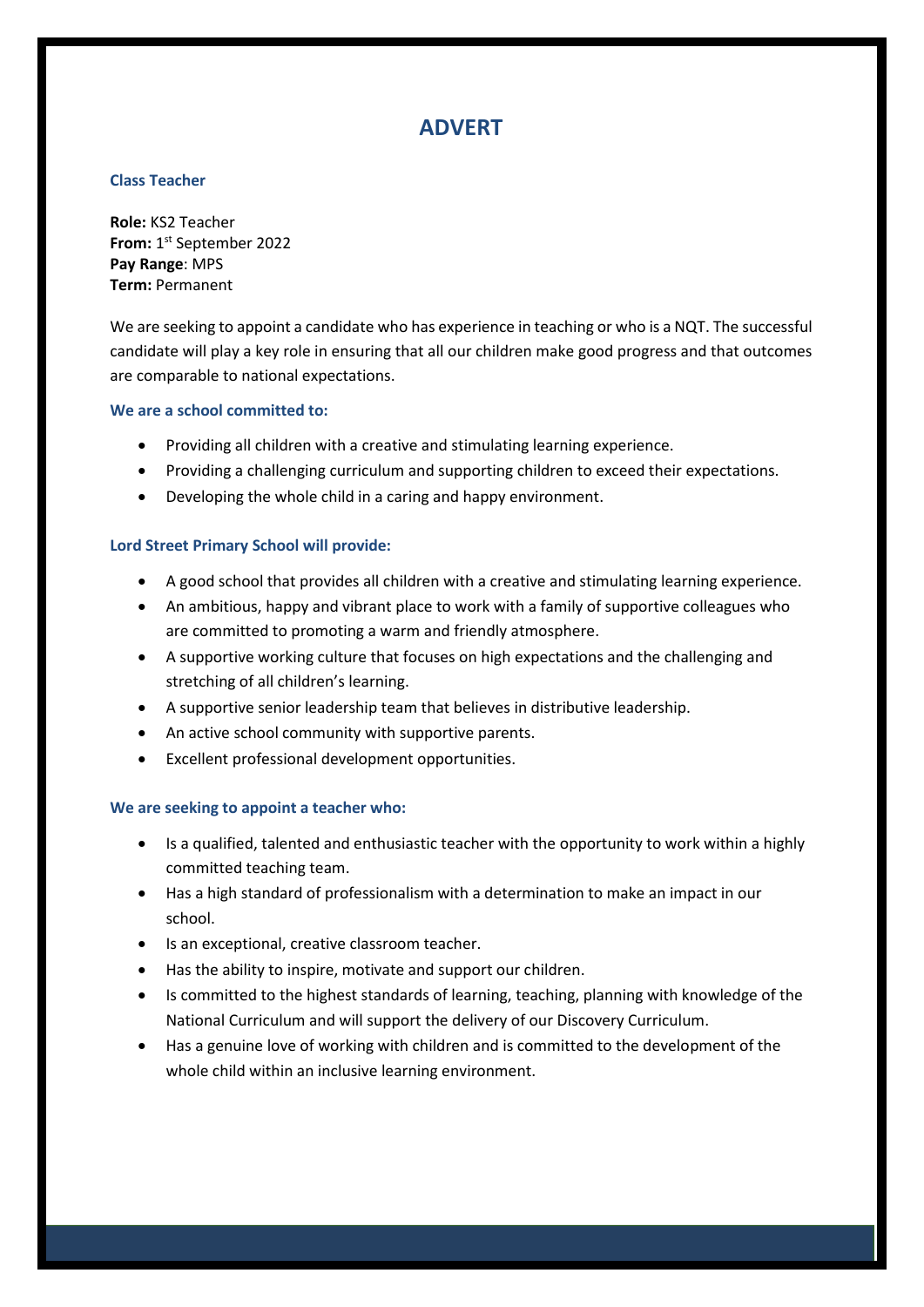## **Job Description**

#### **Employment Details**

| Job title:         | Classroom Teacher                                     |  |
|--------------------|-------------------------------------------------------|--|
| <b>Reports to:</b> | Headteacher and members of the senior leadership team |  |
| Type of position:  | Full-time                                             |  |
| Hours of work:     | 32.43 hpw                                             |  |

#### **Job purpose:**

The classroom teacher will be responsible for delivering learning in accordance with the curriculum, national guidelines, and the school's strategy. The successful candidate must also carry out other duties that support pupils' learning while operating in accordance with the school's policies and procedures.

#### **Specific role:**

Classroom teacher responsible for teaching a KS2 class.

#### **Main Duties and Responsibilities**

To undertake your duties, as required by the Teacher Standards.

To be committed to the Trust values and behaviours and the schools' ethos.

To keep up-to-date with, and remain knowledgeable of, the requirements of the national curriculum.

To have regard for continuing professional development (CPD) and contribute to the school's process of selfevaluation.

To be familiar with the school's systems, structures, policies and procedures including safeguarding and child protection.

To effectively plan a varied, balanced and appropriate curriculum which emphasises raising standards and achieving excellence.

To adapt teaching styles to suit all learners and provide a supportive learning environment which gives every child the opportunity to achieve their full potential.

To work as part of a team to evaluate and develop pupils' learning needs.

To enforce the school's Behaviour Policy

To encourage pupils to develop and use their creativity, initiative, independence and responsibilities.

To be familiar with the Special Educational Needs (SEN) Code of Practice and support and plan for pupils accordingly.

To take an active part in the Trust's Performance Management processes and self-evaluate your teaching in order to improve effectiveness.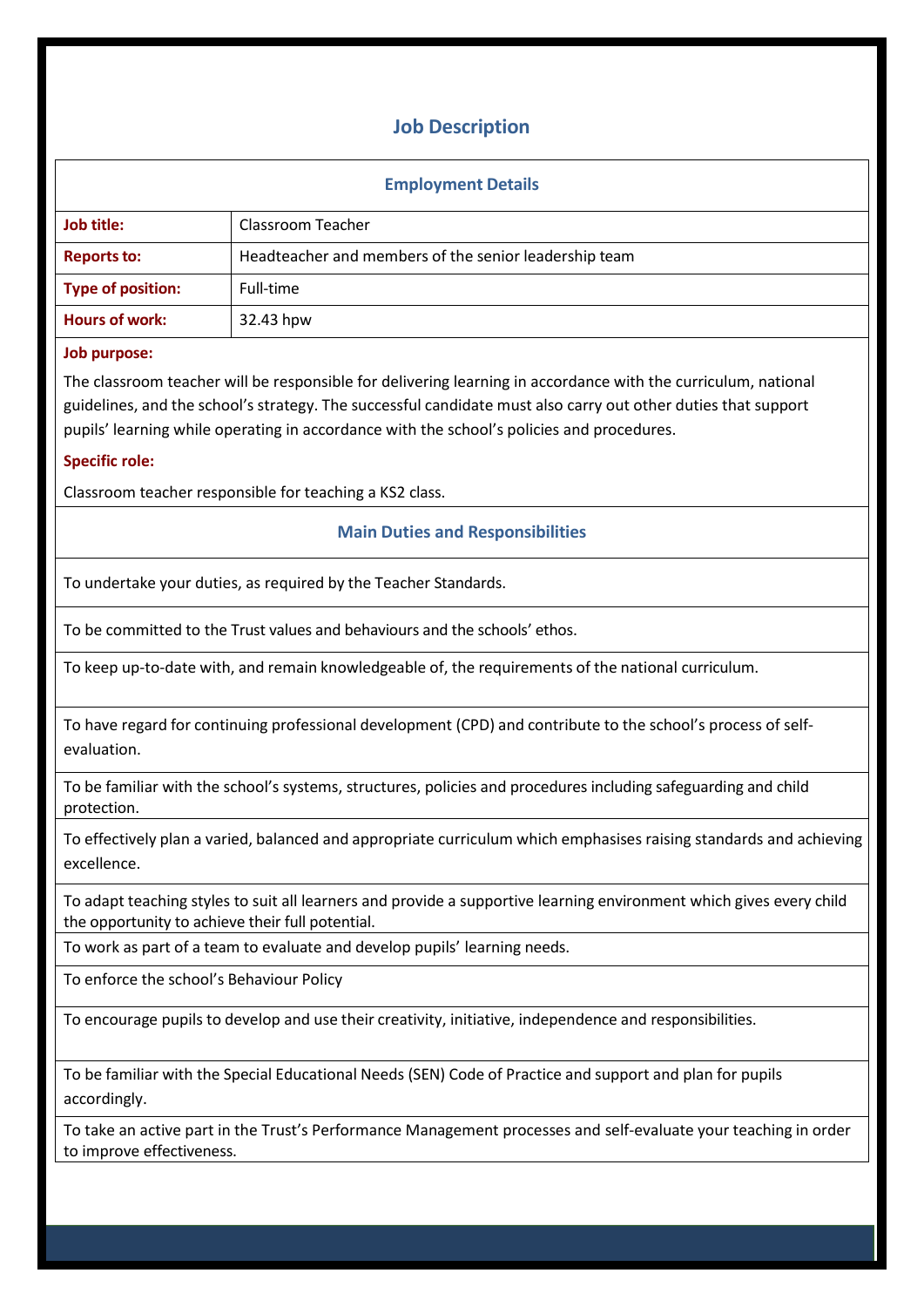To systematically assess and record pupils' academic and social progress, and use the results to inform lesson planning decisions.

To monitor both class work and homework, provide constructive feedback, and set informed targets for pupil progress.

To actively support school activities, on occasion, such as educational trips, extra-curricular activities and clubs, and parents' evenings, which may require some out-of-hours availability.

## **Personal Specification**

|                                         | <b>Essential</b>                                                                                                                                                                                                                                                                                                                                                                                                                                                                                                                                                                                                                                    | <b>Desirable</b>                                                     |
|-----------------------------------------|-----------------------------------------------------------------------------------------------------------------------------------------------------------------------------------------------------------------------------------------------------------------------------------------------------------------------------------------------------------------------------------------------------------------------------------------------------------------------------------------------------------------------------------------------------------------------------------------------------------------------------------------------------|----------------------------------------------------------------------|
| <b>Qualifications</b><br>and experience | <b>Qualified teacher status</b><br>Degree level qualification<br>Willingness to undertake CPD<br>Previous experience working in a<br>school teaching KS2 pupils                                                                                                                                                                                                                                                                                                                                                                                                                                                                                     | A proven track record of outstanding<br>teaching and learning in KS2 |
| Knowledge and<br>skills                 | Sound understanding of the primary<br>curriculum<br>Excellent behaviour management<br>skills<br>Excellent inter-personal skills<br>Ability to work as part of a team<br>Excellent planning and organisational<br>skills<br>Effective oral and written<br>communication skills<br>Knowledge of key performance<br>indicators and the ability to use them to<br>monitor progress<br>Awareness of the needs of children<br>who speak English as an additional<br>language or have SEND<br>An understanding of how a pupil's<br>learning is affected by their intellectual,<br>emotional and social development, and<br>the stages of child development |                                                                      |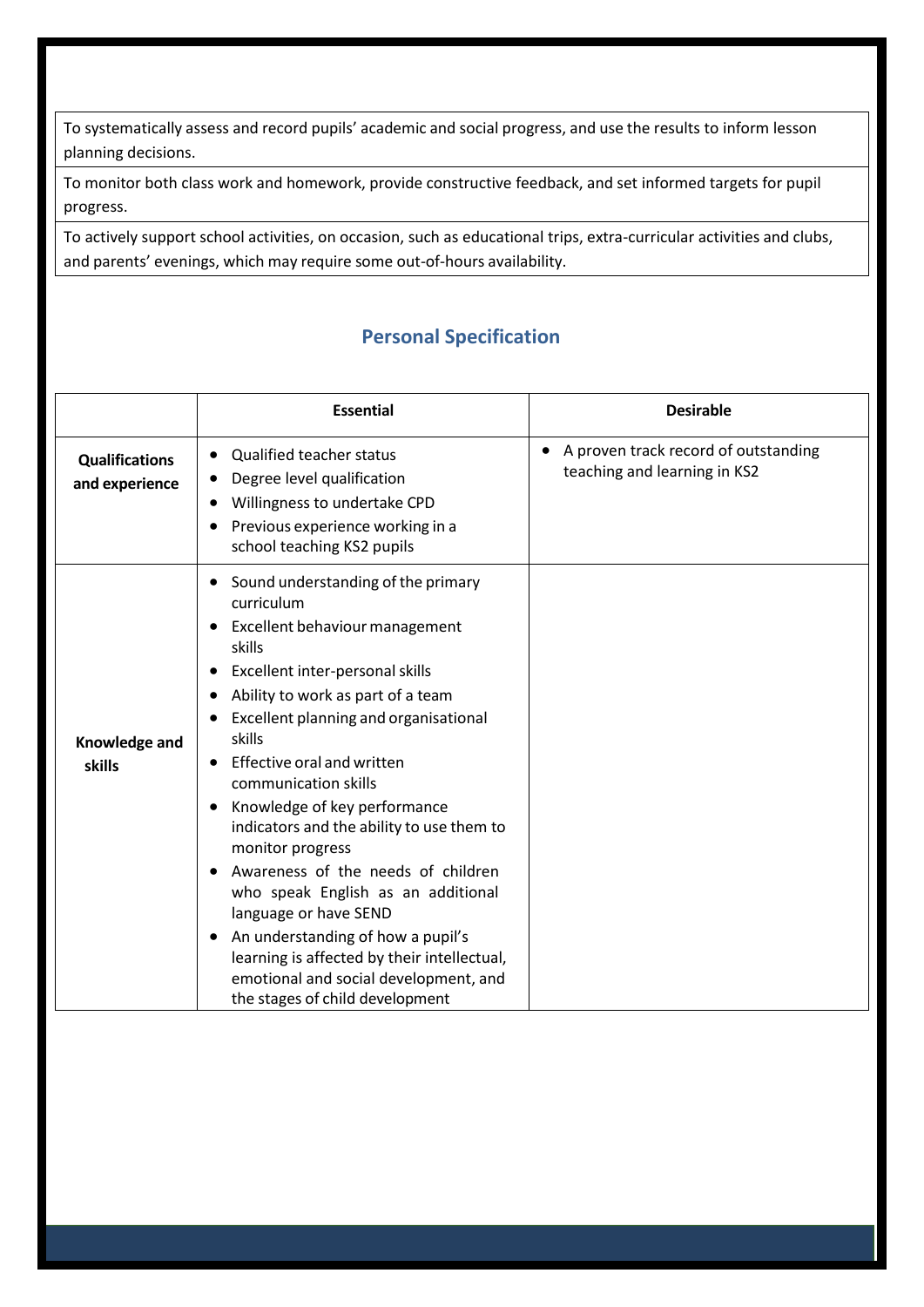| Committed to teaching                                                   |  |
|-------------------------------------------------------------------------|--|
| Supportive of colleagues                                                |  |
| Good attendance and punctuality                                         |  |
| Good sense of humour                                                    |  |
| Pro-active in the working                                               |  |
| environment                                                             |  |
| Enthusiastic and positive attitude                                      |  |
| Ability to accommodate changes in<br>work priorities                    |  |
| A flexible approach<br>$\bullet$                                        |  |
| Ability to anticipate workload and<br>plan ahead                        |  |
| Ability to develop effective<br>$\bullet$<br>relationships with parents |  |
| Ability to encourage and enable<br>others to reach their full potential |  |
|                                                                         |  |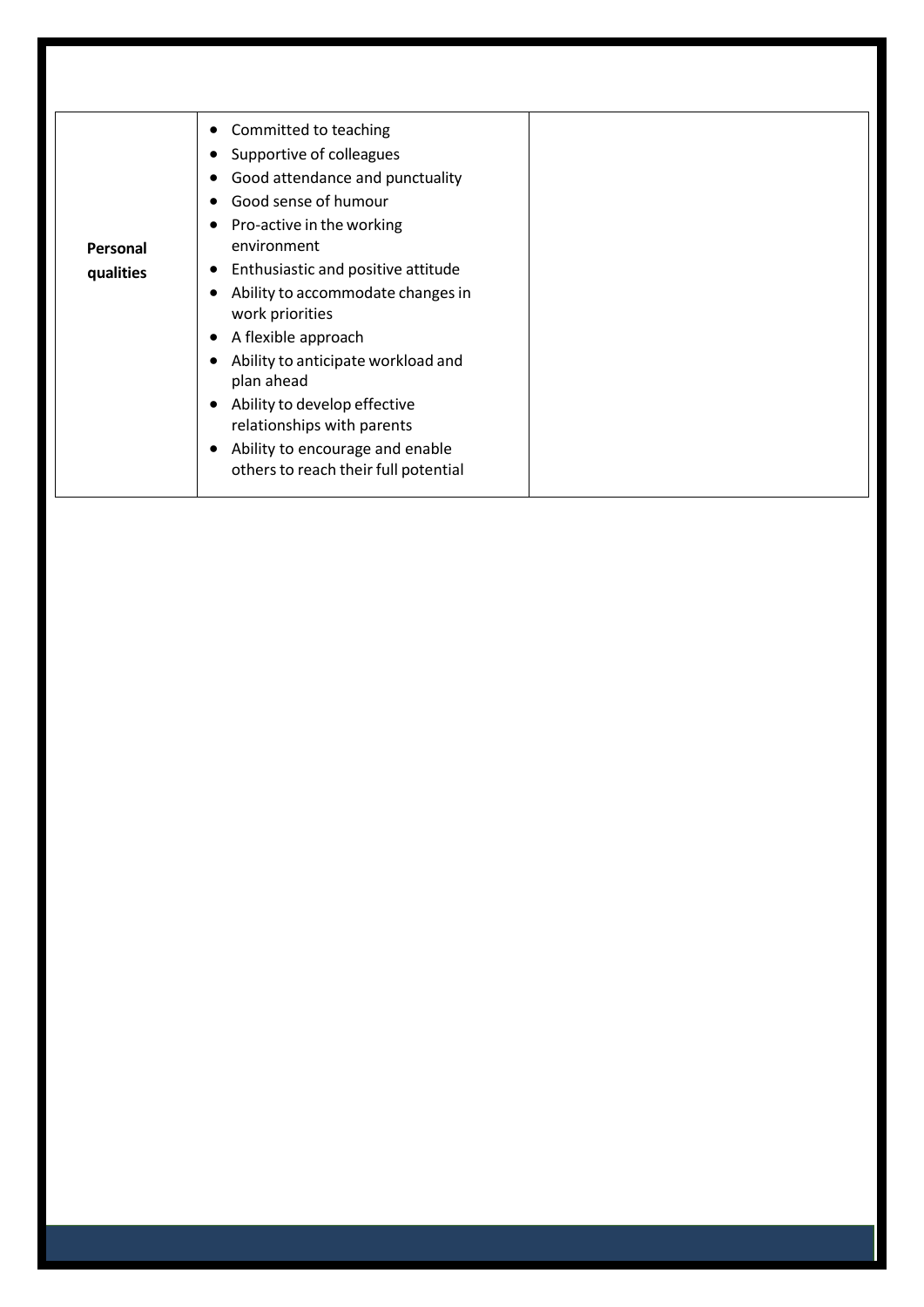## **Staff Attendance Policy Statement**

This school is committed to achieving and maintaining a high level of attendance from all employees through the application of good management practice. All employees must recognise the importance of good attendance and ensure that any sickness absence is kept to a minimum.

Whilst supporting employees during periods of sickness, the School Management Team monitors levels of sickness absence in school regularly and takes action in accordance with the Guidelines adopted by the school to deal with unacceptable levels and frequency of sickness.

Good attendance enhances the service delivered by schools, minimises staffing difficulties and ensures the best value to the school. All employees in this school must understand the importance of good attendance to the operation, performance and image of the school and must show a commitment to achieving and maintaining a high level of attendance.